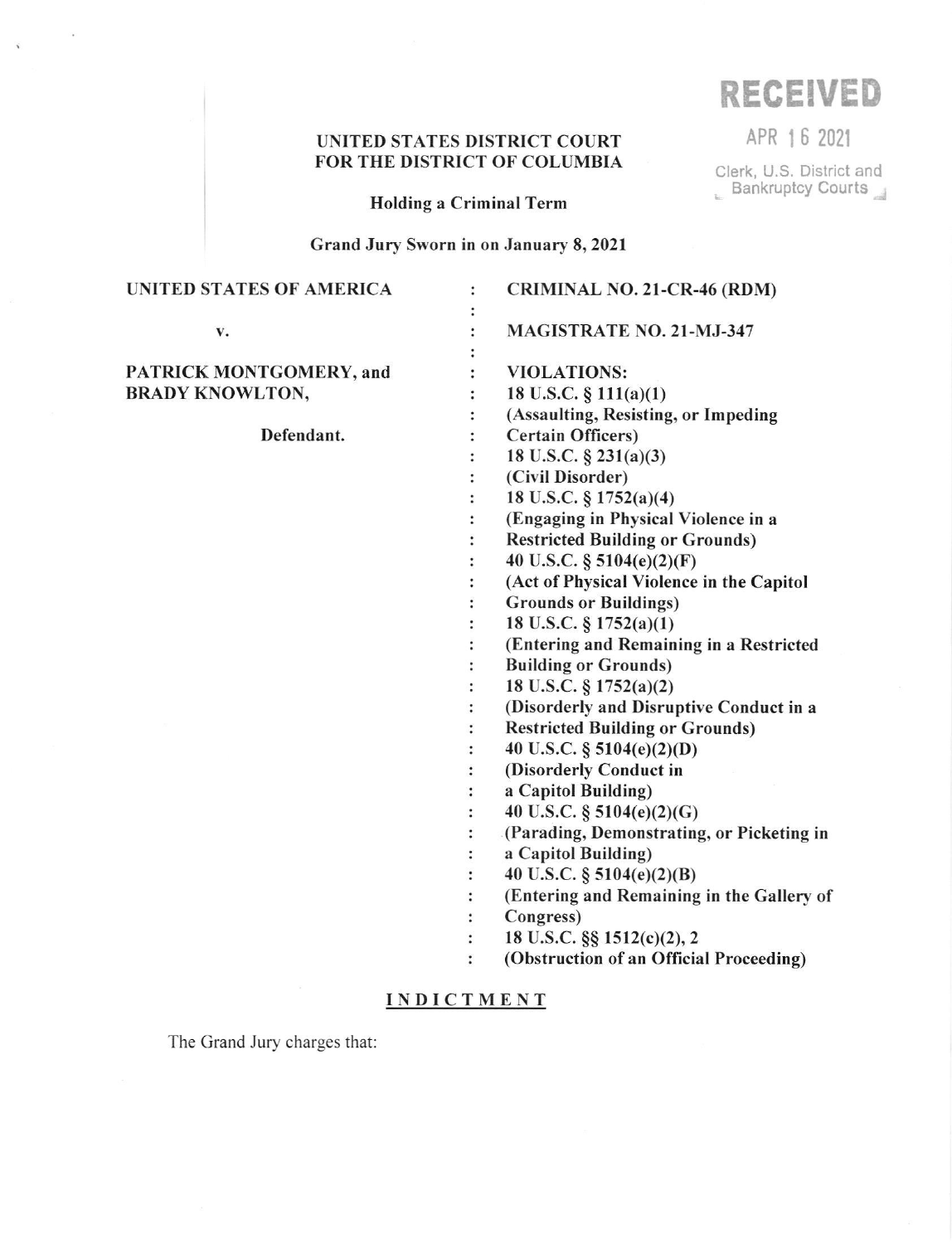## COUNT ONE

On or about January 6, 2021, within the District of Columbia, PATRICK MONTGOMERY, did forcibly assault, resist, oppose, impede. intimidate, and interfere with, an officer and employee of the United States, and of any branch of the United States Covernment (including any member of the uniformed services), and any person assisting such an officer and employee, that is, Officer D.H., an officer from the Metropolitan Police Department, while such person was engaged in and on account of the performance of official duties, and where the acts in violation of this section involve physical contact with the victim and the intent to commit another felony.

(Assaulting, Resisting, or Impeding Certain Officers, in violation of Title 18, United States Code, Section  $111(a)(1)$ )

#### COUNT TWO

On or about January 6, 2021, within the District of Columbia, PATRICK MONTGOMERY, committed and attempted to commit an act to obstruct, impede, and interfere with a law enforcement officer, that is, Officer D.H.. an officer from the Metropolitan Police Department, lawfully engaged in the lawful performance of his/her official duties incident to and during the commission of a civil disorder, and the civil disorder obstructed, delayed, and adversely affected the conduct and performance of a federally protected function.

(Civil Disorder, in violation of Title 18, United States Code, Section  $231(a)(3)$ )

### COUNT THREE

On or about January 6, 2021, within the District of Columbia, PATRICK MONTGOMERY, did knowingly engage in any act of physical violence against any person and property in a restricted building and grounds, that is, any posted. cordoned-off, and otherwise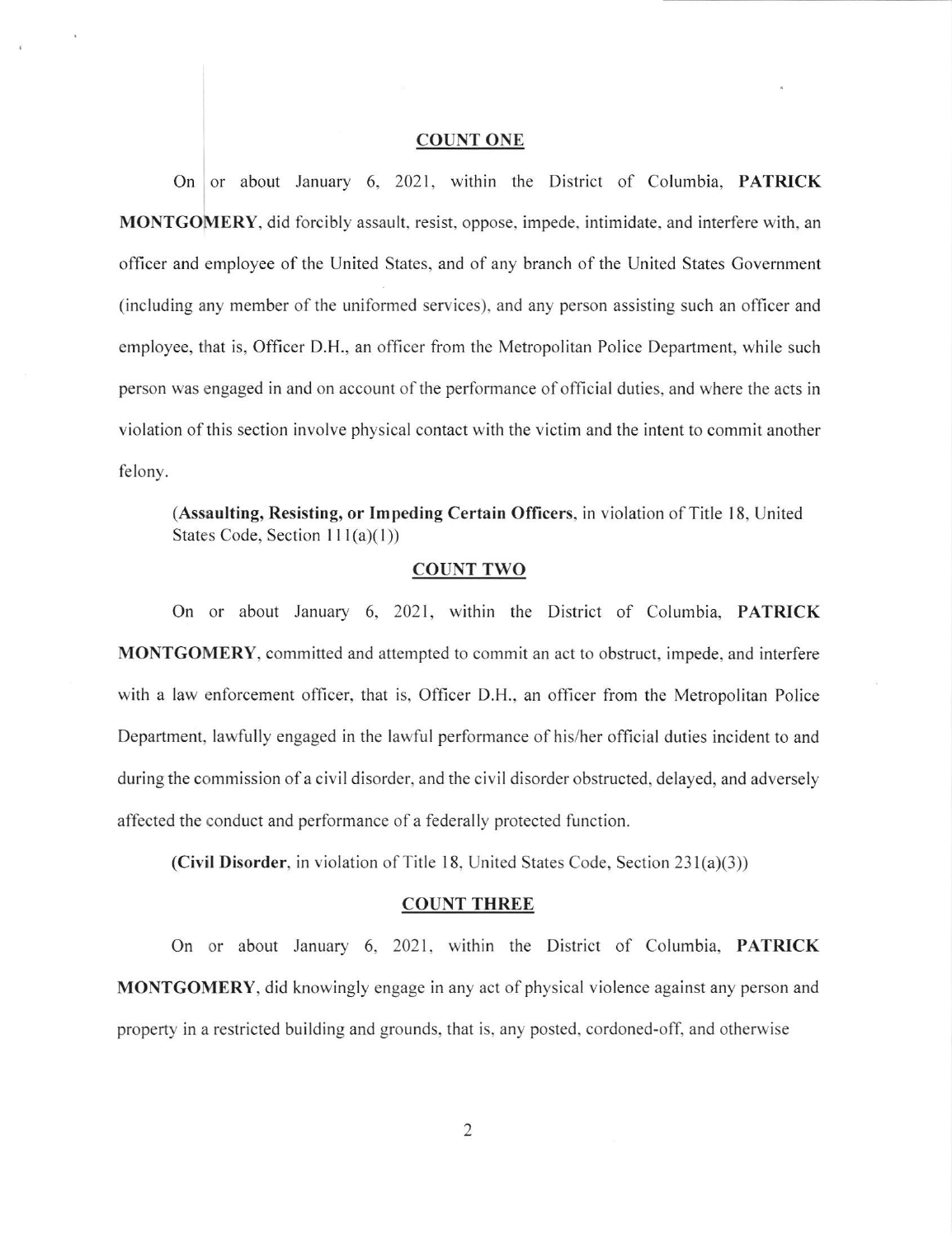restricted area within the United States Capitol and its grounds. where the Vice President and Vice President-elect were temporarily visiting.

(Engaging in Physical Violence in a Restricted Building or Grounds, in violation of Title 18, United States Code, Section 1752(a)(4))

#### COUNT FOUR

On or about January 6, 2021, within the District of Columbia, PATRICK MONTGOMERY, willfully and knowingly engaged in an act of physical violence within the United States Capitol Grounds and any of the Capitol Buildings.

(Act of Physical Violence in the Capitol Grounds or Buildings, in violation of Title 40, United States Code, Section  $5104(e)(2)(F)$ )

## **COUNT FIVE**

On or about January 6, 2021, within the District of Columbia, PATRICK

MONTGOMERY and BRADY KNOWLTON, did unlawfully and knowingly enter and remain in a restricted building and grounds. that is, any posted, cordoned-off, and otherwise restricted area within the United States Capitol and its grounds, where the Vice President and Vice President-

elect were temporarily visiting, without lawful authority to do so.

(Entering and Remaining in a Restricted Building or Grounds, in violation of Title 18, United States Code, Section  $1752(a)(1)$ 

#### COUNT SIX

On or about January 6, 2021, within the District of Columbia, PATRICK MONTGOMERY and BRADY KNOWLTON, did knowingly, and with intent to impede and disrupt the orderly conduct of Govemment business and official functions, engage in disorderly and disruptive conduct in and within such proximity to, a restricted building and grounds, that is, any posted, cordoned-off, and otherwise restricted area within the United States Capitol and its grounds, where the Vice President and Vice President-elect were temporarily visiting, when and